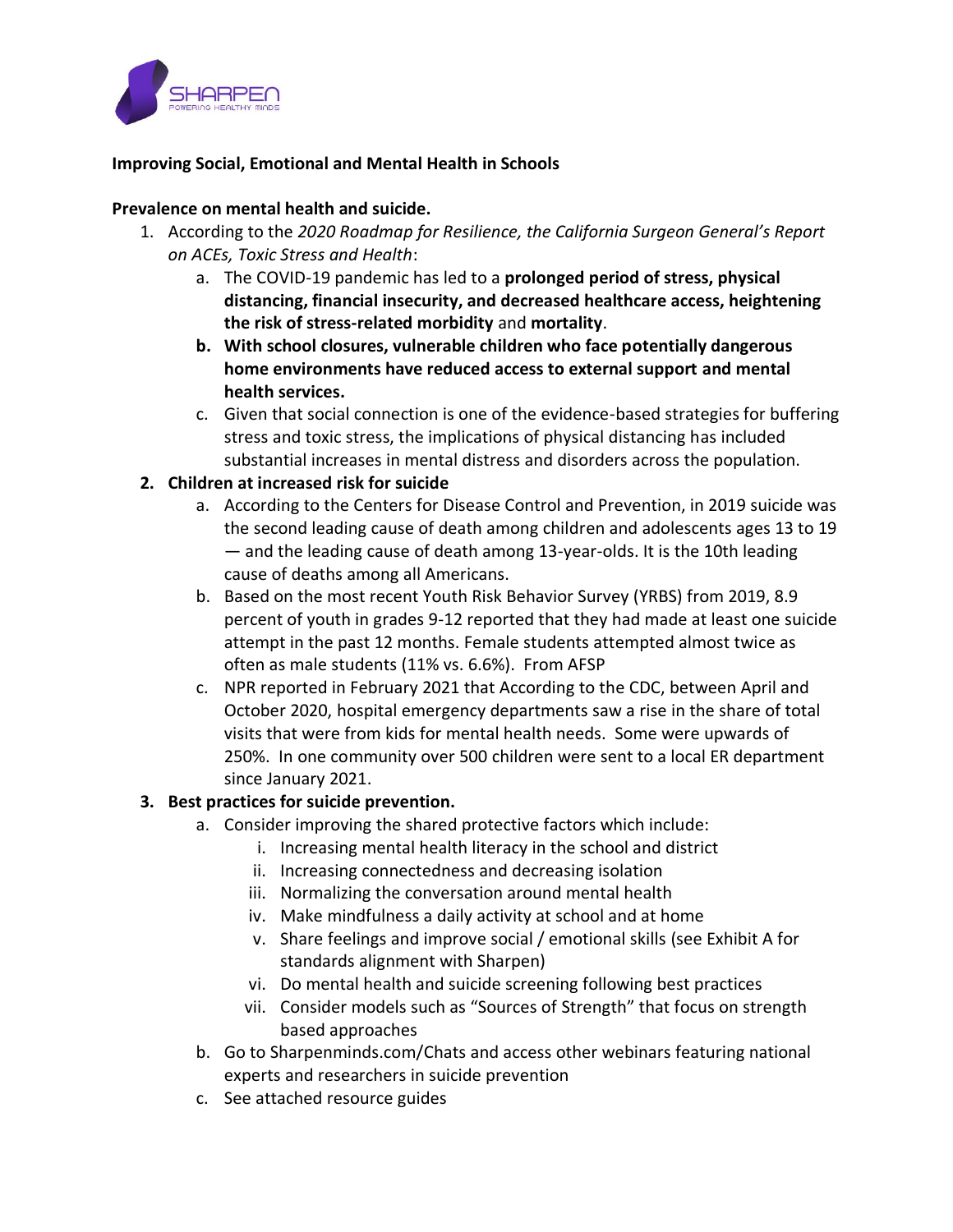

## 4. **Facts regarding Social Emotional Learning**

- a. The Collaborative for Academic, Social and Emotional Learning (CASEL) defined SEL more than 20 years ago.
- b. In December, 2020 CASEL updated their definition of social and emotional learning (SEL) as "the process through which all young people and adults acquire and apply the knowledge, skills, and attitudes to develop healthy identities, manage emotions and achieve personal and collective goals, feel and show empathy for others, establish and maintain supportive relationships, and make responsible and caring decisions. SEL advances educational equity and excellence through authentic school-family-community partnerships to establish learning environments and experiences that feature trusting and collaborative relationships, rigorous and meaningful curriculum and instruction, and ongoing evaluation. SEL can help address various forms of inequity and empower young people and adults to co-create thriving schools and contribute to safe, healthy, and just communities."
- c. According to the Handbook of Social and Emotional Learning, a well-designed SEL program includes not only evidence-based curricula and instruction, but also clear goals, benchmarks, and tools for universal and targeted screening and progress monitoring (Durlak et al, 2015).
- d. There is broad agreement that today's schools must offer more than academic instruction to prepare students for life and work (National Research Council, 2012). The life challenges that students face have grown in intensity and adversity (Burke-Harris et al, 2020) and require individuals to become traumaaware and to become mindful of the best practices for building child resilience. A known protective factor toward improving resilience is SEL.
- e. According to the 2013 Effective SEL Program Guide, programming begins in preschool and continues through high school (CASEL 2013). CASEL has identified five interrelated sets of cognitive, affective, and behavioral competencies. The definitions of the five competency clusters for students are:
	- i. Self-awareness: The ability to accurately recognize one's emotions and thoughts and their influence on behavior. This includes accurately assessing one's strengths and limitations and possessing a well-grounded sense of confidence and optimism.
	- ii. Self-management: The ability to regulate one's emotions, thoughts, and behaviors effectively in different situations. This includes managing stress, controlling impulses, motivating oneself, and setting and working toward achieving personal and academic goals.
	- iii. Social awareness: The ability to take the perspective of and empathize with others from diverse backgrounds and cultures, to understand social and ethical norms for behavior, and to recognize family, school, and community resources and supports.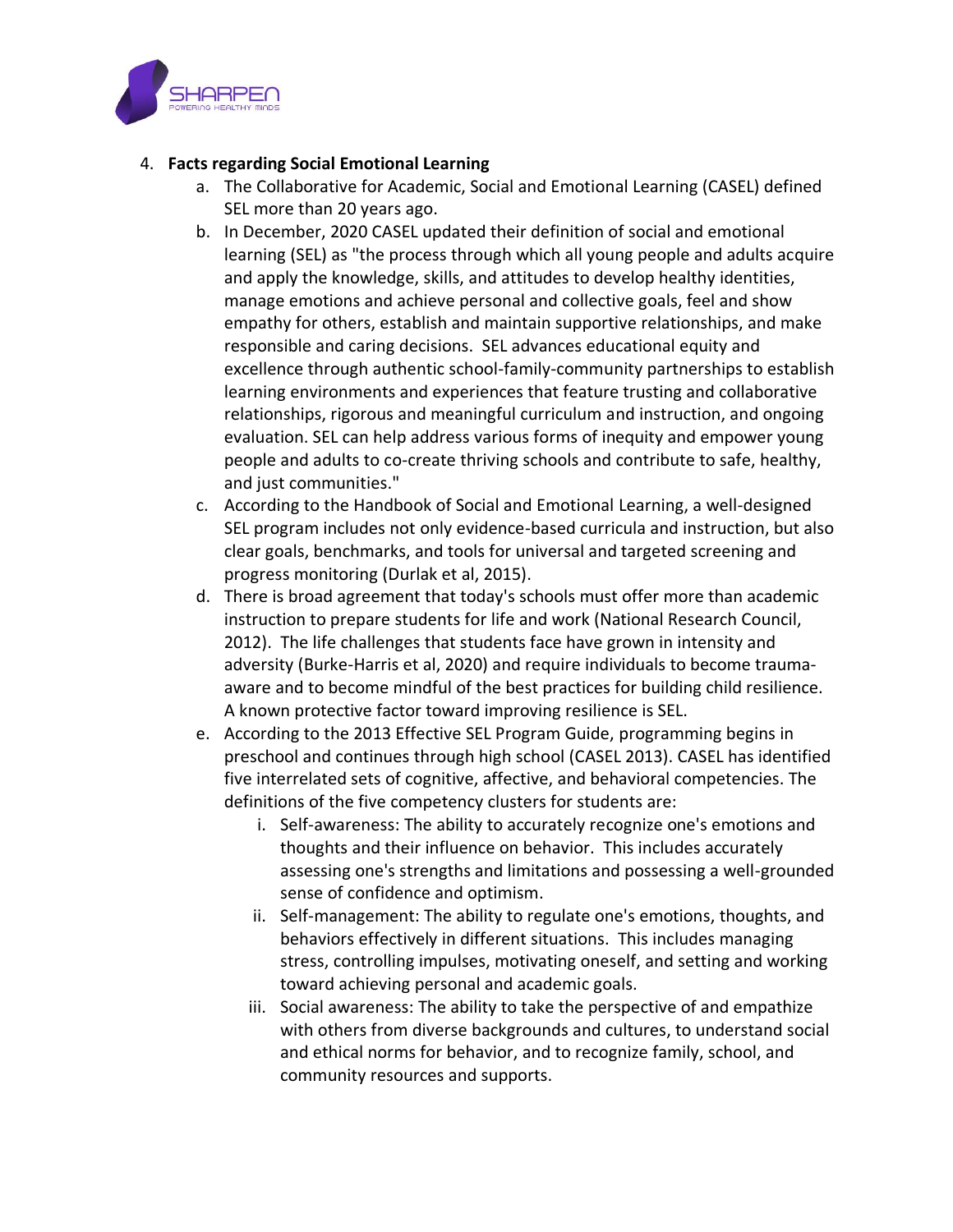

- iv. Relationship skills: The ability to establish and maintain healthy and rewarding relationships with diverse individuals and groups. This includes communicating clearly, listening actively, cooperating, resisting inappropriate social pressure, negotiating conflict constructively, and seeking and offering help when needed.
- v. Responsible decision making: The ability to make constructive and respectful choices about personal behavior and social interactions based on consideration of ethical standards, safety concerns, social norms, the realistic evaluation of consequences of various actions, and the wellbeing of self and others.
- f. More reading:
	- i. CASEL 2020 Updated Framework and Priorities, 2020. https://www.the74million.org/article/niemi-casel-is-updating-the-mostwidely-recognized-definition-of-social-emotional-learning-heres-why/).
	- ii. CASEL Guide 2013 Preschool and Elementary Edition: https://casel.org/preschool-and-elementary-edition-casel-guide/
	- iii. CASEL Rating Frameworks: https://casel.org/rating-frameworks/
	- iv. Collaborative Classroom SEL Program: https://www.collaborativeclassroom.org/programs/caring-schoolcommunity/
	- v. Durlak, J., Domitrovitch, C., Weissberg, R., Gullotta, T. (2015). Handbook of Social and Emotional Learning: Research and Practice. Guildford Publications, New York, NY.
	- vi. Effective SEL Learning Programs: Preschool and Elementary: https://casel.org/wp-content/uploads/2016/01/2013-casel-guide-1.pdf
	- vii. National Research Council, Education for Life and Work: Developing Transferable Knowledge and Skills in the 21st Century, Washington, D.C.: National Academies Press, 2012.
	- viii. Rand: Investing in Evidence-based Social and Emotional Learning: https://www.rand.org/content/dam/rand/pubs/research\_reports/RR270 0/RR2739/RAND\_RR2739.pdf
	- ix. School SEL Assessments. https://www.edutopia.org/blog/tools-assesssel-in-schools-susanne-a-denham
- **5. Other protective factors that improve mental health outcomes and build district resiliency**

# **a. Improving mental health literacy**

- i. "Mental health literacy is an integral component of health literacy and has been gaining increasing attention as an important focus globally for mental health interventions" (Kutcher et al, 2015).
- ii. "Schools are an ideal site for addressing mental health literacy in young people" (Mcluckie et al, 2014).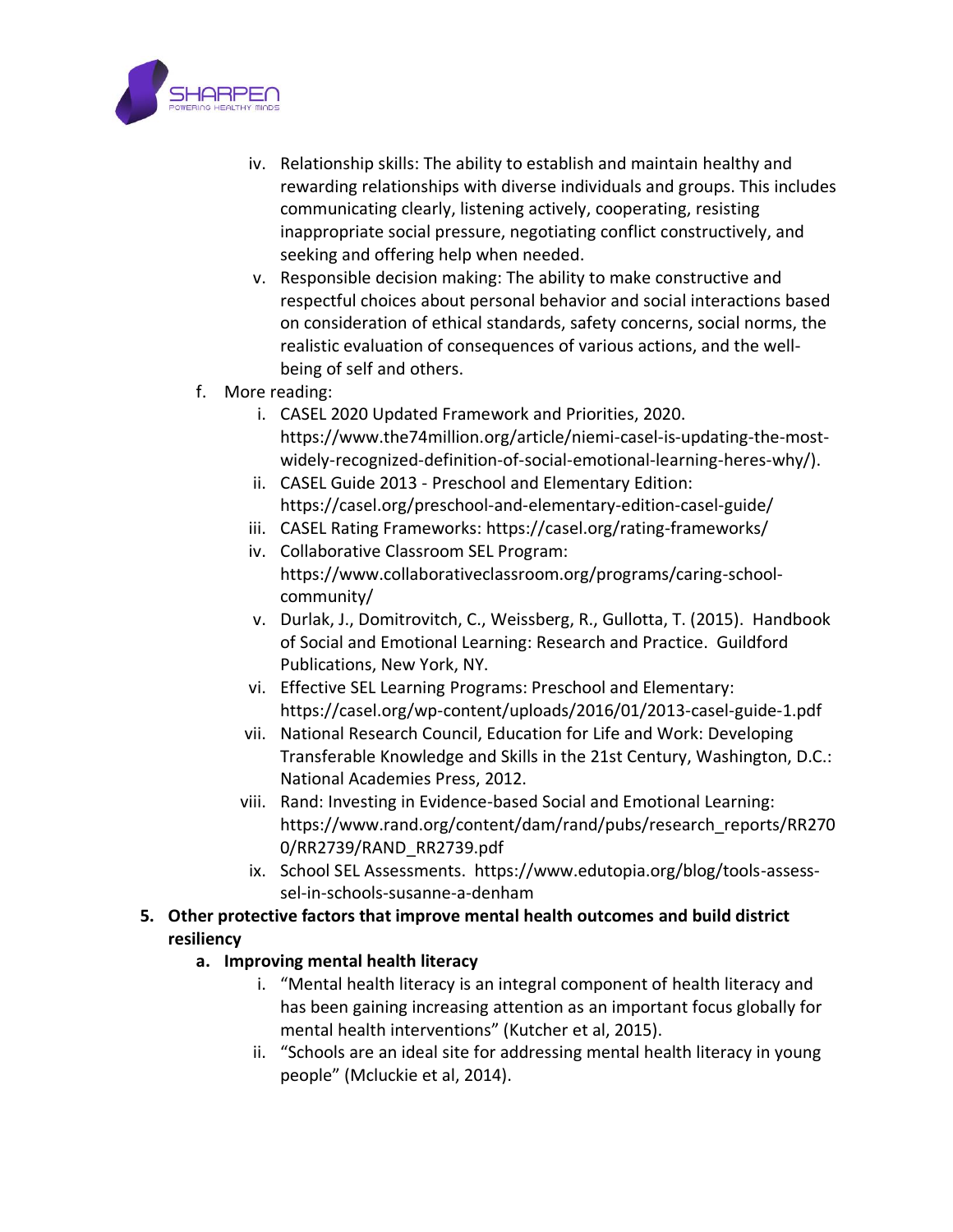

- iii. "According to the World Health Organization (WHO), health literacy is key to improving health outcomes for both individuals and populations (World Health Organization, 2013).
	- 1. Mental health literacy (MHL), a component of health literacy can be expected to have similar impacts (Kutcher, Wei, Coniglio, 2016).
	- 2. Our understanding of MHL has evolved from its early development as a tool to enhance the recognition of mental disorders (Jorm et al, 1997) to a more complex consideration, consistent with the WHO's construct of health literacy as a social determinant of health and an educationally driven intervention with demonstrated positive impact on the health outcomes of individuals and populations, as well as a vehicle that can be applied to help transform health inequities (Nutbeam, 2008).
- iv. MHL has been conceptualized as comprising four distinct but related components:
	- 1. understanding how to obtain and maintain good mental health;
	- 2. understanding mental disorders and their treatments;
	- 3. decreasing stigma related to mental disorders;
	- 4. enhancing help-seeking efficacy (knowing when, where, and how to obtain good mental health care and developing competencies needed for self-care) (Kutcher et al, 2015; O'Connor et al, 2015).
- v. Thus, MHL provides the necessary foundation for mental health promotion, prevention, and care, and binds these essential components into a seamless construct focused on improving both mental health and mental health care outcomes rather than focusing singly on promotion of wellbeing (Jorm, 2015; Kutcher, Wei, Weist, 2015).
- vi. More reading:
	- 1. Center for Addiction and Mental Health (CAMH). (n.d.). Mental illness and addictions: Facts and statistics. Retrieved from https://www.camh.ca/en/hospital/about\_camh/newsroom/for\_r eporters/Pages/addictionmentalhealthstatistics.aspx
	- 2. Dunstan, D. A., Falconer, A. K., & Price, I. R. (2017). The relationship between hope, social inclusion, and mental wellbeing in supported employment. Australian Journal of Rehabilitation Counselling. 23(1), 37-51.
	- 3. Jorm AF, Korten AE, Jacomb PA, Christensen H, Rodgers B, Pollitt P (1997) "Mental health literacy": a survey of the public's ability to recognize mental disorders and their beliefs about the effectiveness of treatment. Med J Aust 166:182–186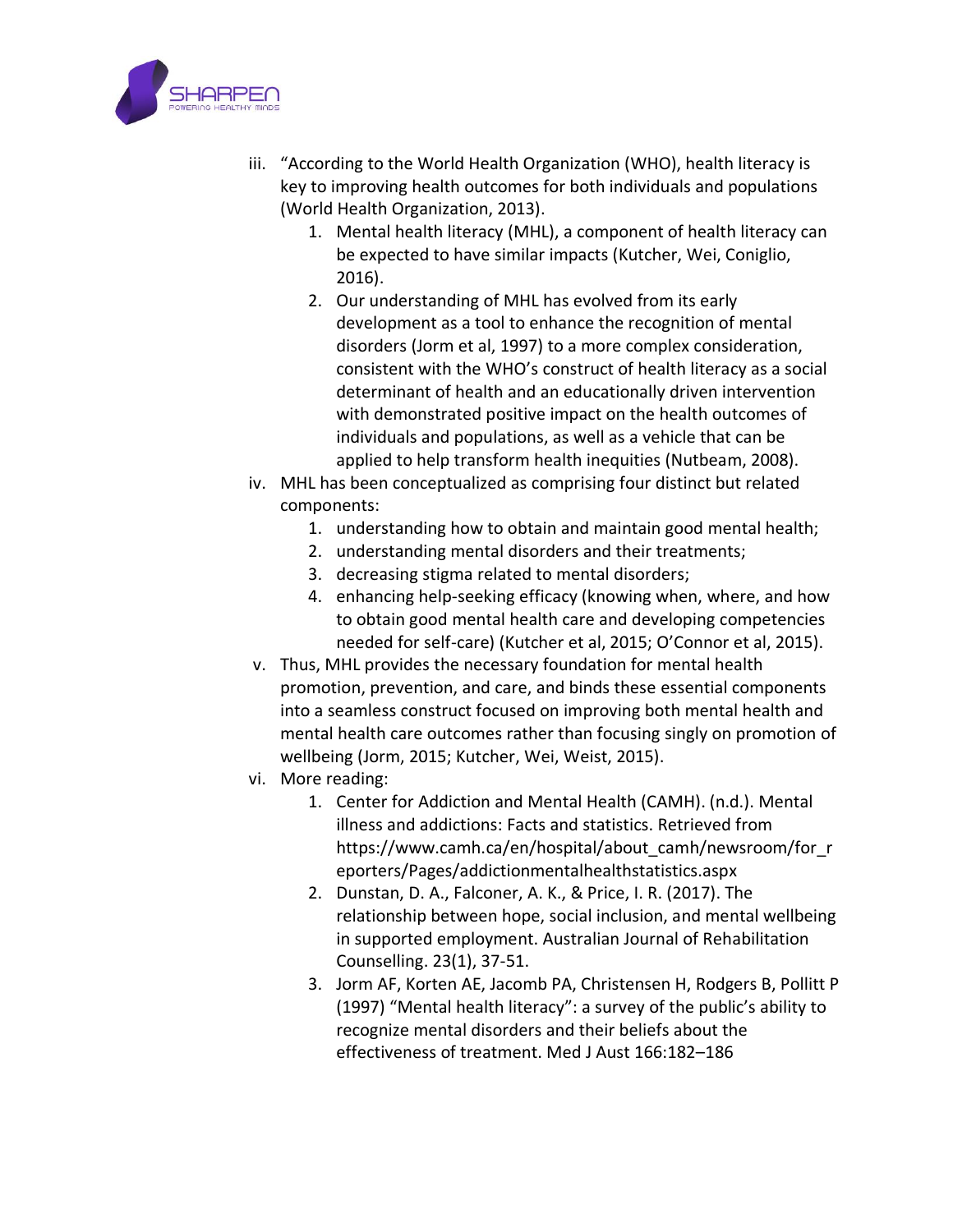

- 4. Jorm, A. F. (2012). Mental health literacy: Empowering the community to take action for better mental health. American Psychologist, 67(3), 231-243.
- 5. Jorm F (2015) Why we need the concept of "Mental Health Literacy". Health Commun 30(12):1166–1168. doi:10.1080/10410236.2015.1037423
- 6. Kickbusch, I., Pelikan, J. M., Apfel, F. & Tsouros, A. D. (Eds). (2013). Health literacy: The solid facts. Copenhagen: World Health Organization Regional Office for Europe. Retrieved from http://www.euro.who.int/\_\_data/assets/pdf\_file/0008/190655/e 96854.pdf
- 7. Kutcher, S., Bagnell, A., & Wei, Y. (2015). Mental health literacy in secondary schools: A Canadian approach. Child and Adolescent Psychiatric Clinics of North America, 24(2), 233-244. Retrieved from https://www.ncbi.nlm.nih.gov/pubmed/25773321
- 8. Kutcher, S., Wei, Y., & Coniglio, C. (2016). Mental health literacy: Past, present and future. , 61(3), 154-158. Retrieved from https://www.ncbi.nlm.nih.gov/pmc/articles/pmc4813415/
- 9. Kutcher, S., Wei, Y., Costa, S., Gusmão, R., Skokauskas, N., & Sourander, A. (2016). Enhancing mental health literacy in young people. European Child and Adolescent Psychiatry, 25(6), 567- 569. Retrieved from
	- https://www.ncbi.nlm.nih.gov/pubmed/27236662
- 10. Kutcher S, Wei Y, Weist M (2015) Global school mental health: considerations and future directions. In: Kutcher S, Wei Y, Weist M (eds) School mental health: global challenges and opportunities. Cambridge University Press, Cambridge, pp 299– 310
- 11. Mcluckie, A., Kutcher, S., Wei, Y., & Weaver, C. (2014). Sustained improvements in students' mental health literacy with use of a mental health curriculum in Canadian schools. BMC psychiatry, 14, 379. https://doi.org/10.1186/s12888-014-0379-4
- 12. Nutbeam D (2008) The evolving concept of health literacy. Soc Sci Med 67:2071–2078
- 13. O'Connor, M., & Casey, L. (2015). The Mental Health Literacy Scale (MHLS): A new scale-based measure of mental health literacy. Psychiatry research, 229(1-2), 511–516. https://doi.org/10.1016/j.psychres.2015.05.064
- 14. Snyder, C. R., Rand, K. L., & Sigmon, D. R. (2002). Hope theory: A member of the positive psychology family. In C. R. Snyder & S. J. Lopez (Eds.), Handbook of positive psychology, 257-276.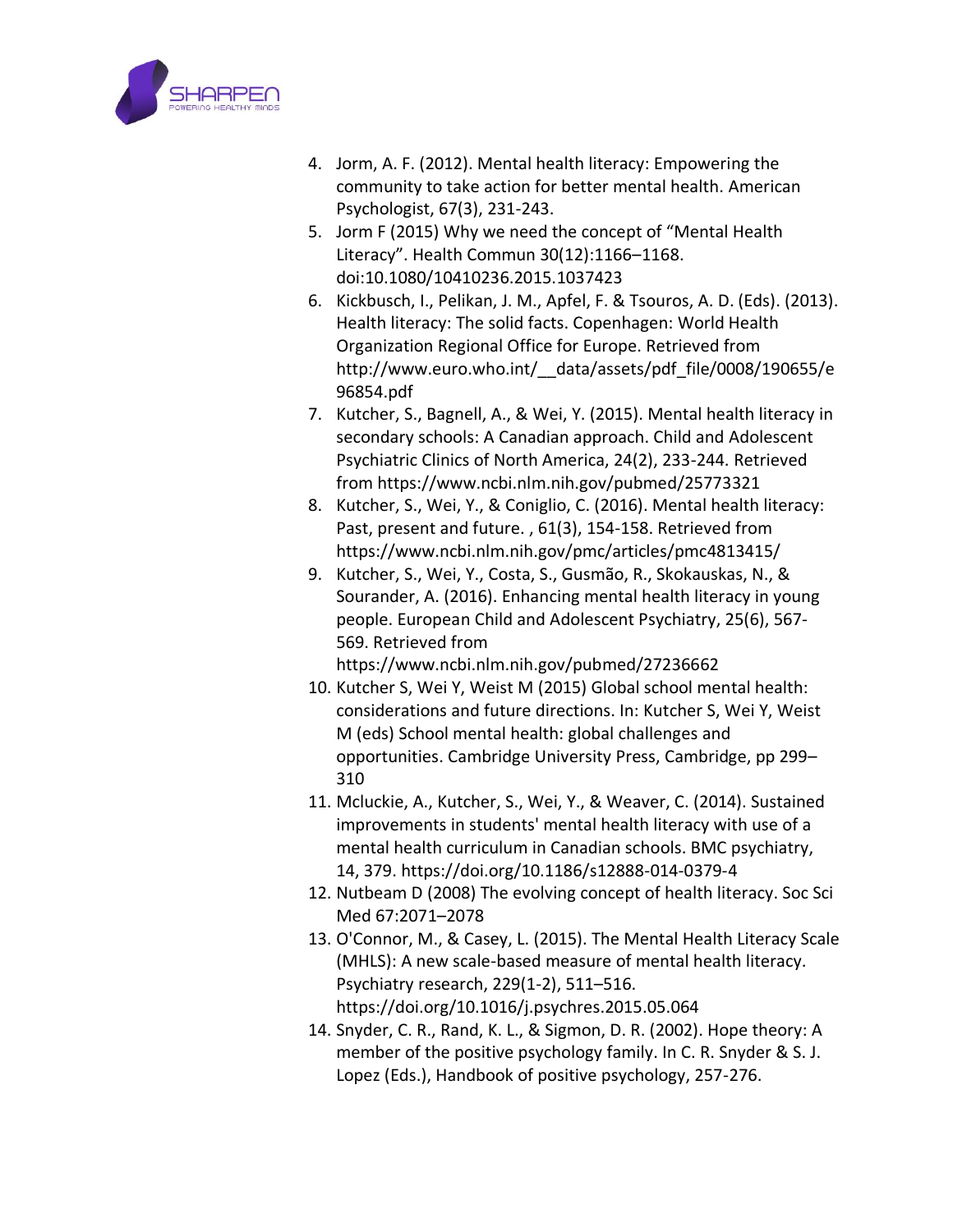

- 15. Statistics Canada. (2012). Health at a glance. Mental and substance use disorders in Canada. Retrieved fromhttp://www.statcan.gc.ca/pub/82-624 x/2013001/article/11855-eng.htm
- 16. World Health Organization Regional Office for Europe (2013). Health literacy: the solid facts. http://www.euro.who.int/\_\_data/assets/pdf\_file/0008/190655/e 96854.pdf. Accessed 04 April 2016
- b. Improving awareness of ACEs and childhood trauma
	- i. Consider having all individuals in the district trained in trauma / brain science and how it impacts the developing mind. These are available through Sharpen, as well.
	- ii. Best resources on this topic include:
		- 1. Harvard: [Center on the Developing Mind](https://developingchild.harvard.edu/science/deep-dives/mental-health/)
		- 2. [American Association of Child & Adolescent Psychiatry](https://www.aacap.org/coronavirus#aacap)
		- 3. [International Society for the Study of Trauma and Dissociation](https://www.isst-d.org/)
		- 4. [International Society for Traumatic Stress Studies](https://istss.org/home)
		- 5. [ACEs Connection / PACEs Connection](https://www.acesconnection.com/)
- c. Improving racial equity / inclusiveness
	- i. Consider attending Racial Equity Institute or other training programs
	- ii. Sharpen has some professional development training immediately available, as well
- d. Increasing mindfulness and Mindfulness Based Stress Reduction (MBSR)
	- i. The "5 Minute Mindfulness" program is available through Sharpen and has been deployed through trauma-informed schools / Resilient Schools successfully for 5+ years in South Carolina
	- ii. Be sure to follow best practices and learn from certified trainers and/or evidence-based models
- e. Improving sleep
	- i. Poor sleep is linked with poor health outcomes. Disordered or reduced sleep duration is associated with heart disease, hypertension, obesity, diabetes, cancer, decreased cognitive performance, depression, anxiety, inflammatory diseases, infection risk, and all-cause mortality.
	- ii. In children, poor sleep is associated with impairments in neurocognitive development, social emotional skills, physical health, and family functioning. …
	- iii. Interventions to support healthy sleep can decrease stress and improve health outcomes.
	- iv. A consistent bedtime routine improves sleep, child mood, emotional behavioral regulation, mother's self-reported mood, school readiness, and literacy outcomes (especially when reading is part of the bedtime routine); it has been associated with decreased bedtime tantrums (and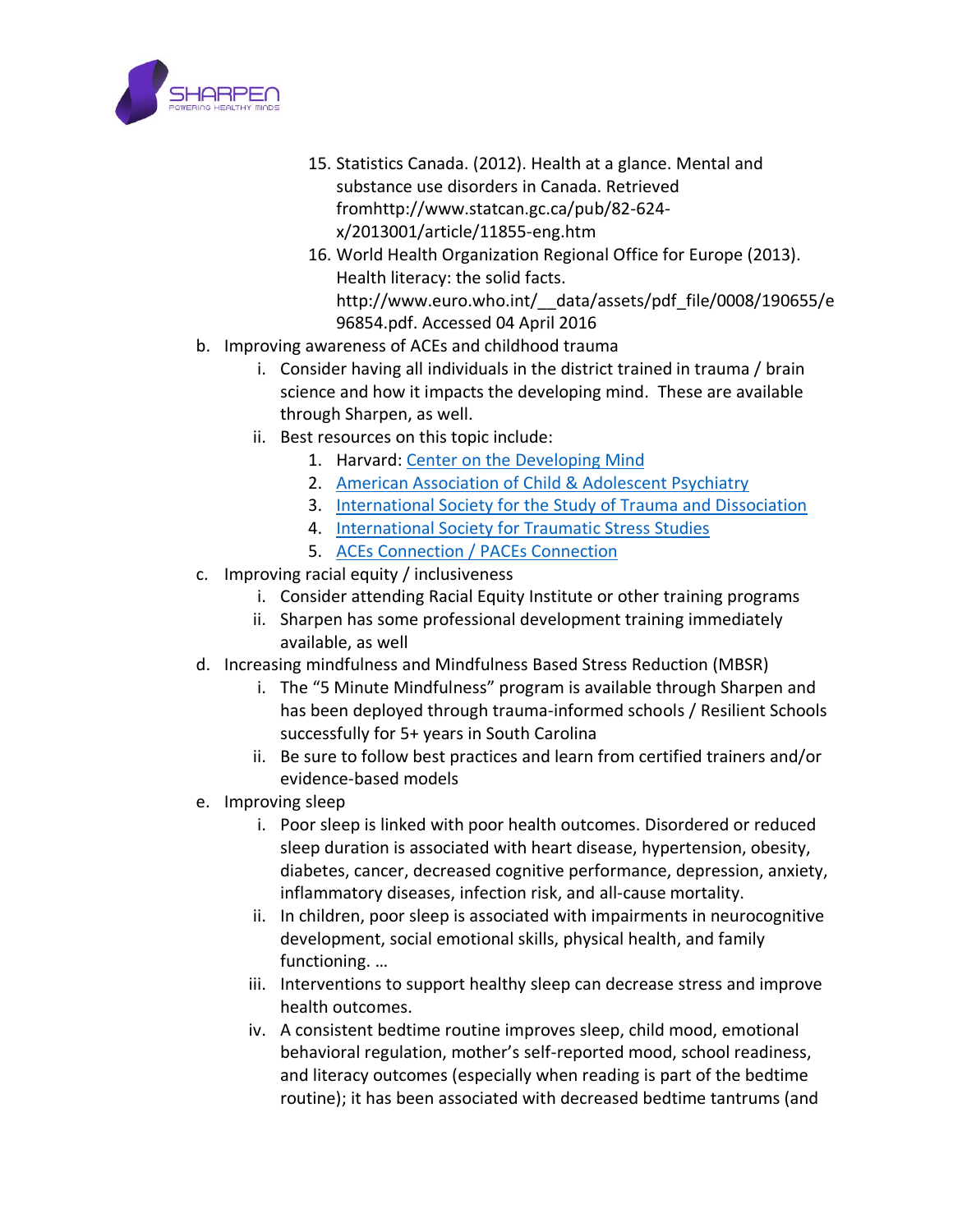

associated improvements in marital satisfaction) and can be a buffer against parenting stress." (Source: Roadmap for Resilience p 103.)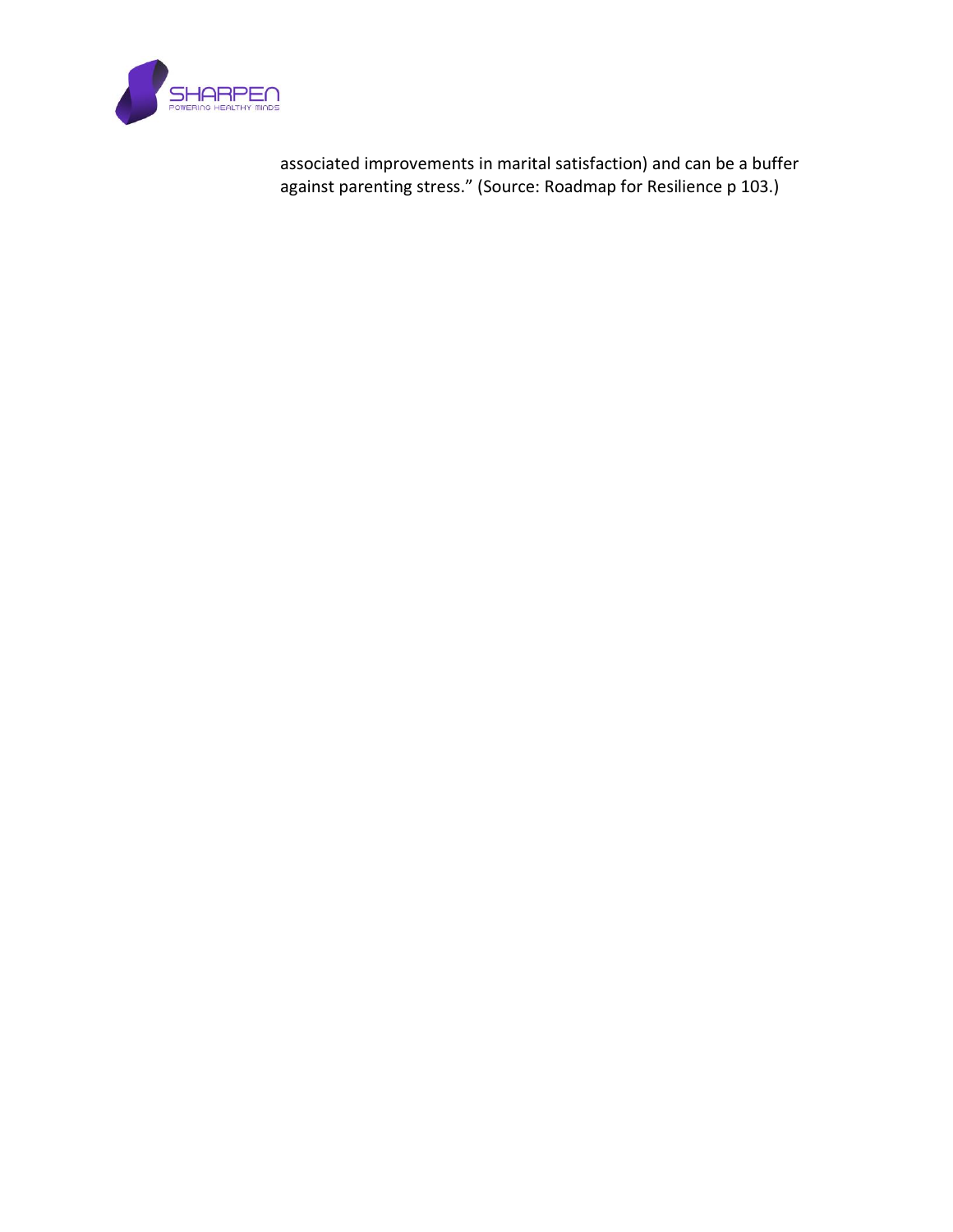

## **Exhibit A – Standards aligned.**

# **In this section, learn the standards alignment and also evidence-based models and frameworks deployed through the Sharpen system.**

#### **What Exactly is Sharpen?**

**[Sharpen](https://www.sharpenminds.com/our-solution)** is the premiere social, emotional and mental health solution for your district. The Sharpen system is based on fifteen years of research and contains all the essential protective factors that ensure your faculty, staff parents and students have the tools they need to return to the school environment; ready to deal with the stress, anxiety and uncertainly that the past year has caused.

- Sharpen is aligned with CASEL and ASCA and offers tools that are suitable for students ages 4 and up.
- Sharpen engages, empowers and supports individuals, schools and communities by providing access to a vast library of evidence-based and results-proven social, emotional, behavioral and mental health content that assists with overall wellbeing.
- The Sharpen system seamlessly supports prevention and early intervention of treatment across multiple levels of care, so if any of your faculty or staff are struggling, they can be identified early, discreetly connected to care and supported throughout their journey.
- In collaboration with our partners, we can provide mental health screenings, tele-health providers and care coordination for any staff or parent connected to treatment.

#### **ASCA Alignment.**

American School Counselor Association (ASCA) National Standards identify and prioritize the specific attitudes, knowledge and skills that students should be able to demonstrate as a result of participating in a school counseling program. ASCA National Standards for Students serves as the foundation for The ASCA National Model: A Framework for School Counseling Programs. Representing more than 50 years of research, theory and practice, the below ASCA standards align with Sharpen in the personal and social development category, providing the foundation for personal and social growth as students progress through school and into adulthood.

#### **Personal and Social Growth**

**Standard A: Students will acquire the knowledge, attitudes and interpersonal skills to help them understand and respect self and others.**

| $\overline{\phantom{a}}$ | PS:A1 Acquire Self-knowledge                                                 |
|--------------------------|------------------------------------------------------------------------------|
| $\checkmark$             | PS:A1.1 Develop positive attitudes toward self as a unique and worthy person |
| $\bullet$                | PS:A1.2 Identify values, attitudes and beliefs                               |
|                          | PS:A1.3 Learn the goal-setting process                                       |
| $\checkmark$             | PS:A1.4 Understand change is a part of growth                                |
| ◡                        | PS:A1.5 Identify and express feelings                                        |
|                          | PS:A1.6 Distinguish between appropriate and inappropriate behavior           |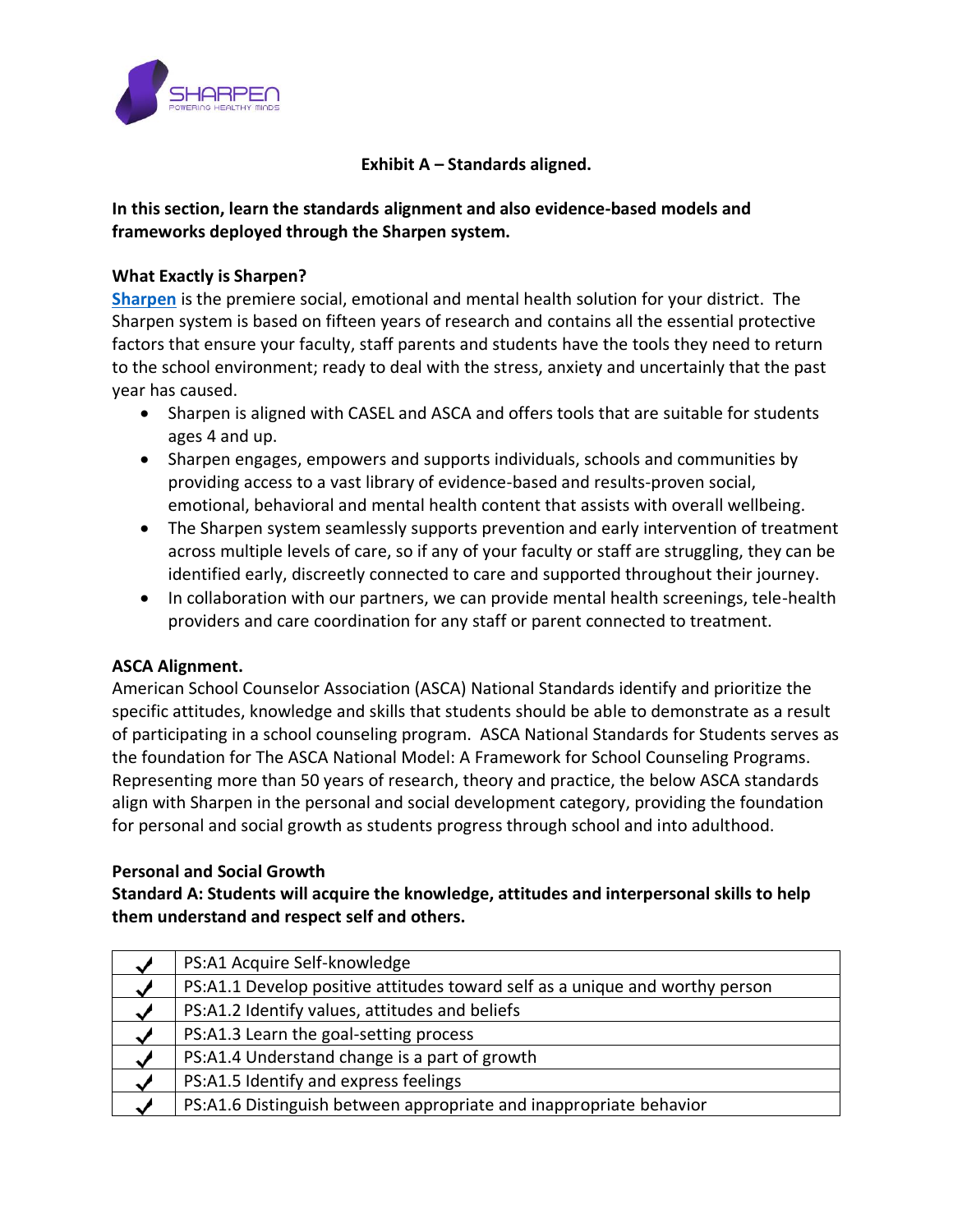

| PS:A1.7 Recognize personal boundaries, rights and privacy needs            |  |  |  |
|----------------------------------------------------------------------------|--|--|--|
| PS:A1.8 Understand the need for self-control and how to practice it        |  |  |  |
| PS:A1.9 Demonstrate cooperative behavior in groups                         |  |  |  |
| PS:A1.10 Identify personal strengths and assets                            |  |  |  |
| PS:A1.11 Identify and discuss changing personal and social roles           |  |  |  |
| PS:A1.12 Identify and recognize changing family roles                      |  |  |  |
| PS:A2 Acquire Interpersonal Skills                                         |  |  |  |
| PS:A2.1 Recognize that everyone has rights and responsibilities            |  |  |  |
| PS:A2.2 Respect alternative points of view                                 |  |  |  |
| PS:A2.3 Recognize, accept, respect and appreciate individual differences   |  |  |  |
| PS:A2.4 Recognize, accept and appreciate ethnic and cultural diversity     |  |  |  |
| PS:A2.5 Recognize and respect differences in various family configurations |  |  |  |
| PS:A2.6 Use effective communications skills                                |  |  |  |
| PS:A2.7 Know that communication involves speaking, listening and nonverbal |  |  |  |
| behavior                                                                   |  |  |  |
| PS:A2.8 Learn how to make and keep friends                                 |  |  |  |

# **Standard B: Students will make decisions, set goals and take necessary action to achieve goals.**

| PS:B1 Self-knowledge Application                                              |  |  |
|-------------------------------------------------------------------------------|--|--|
| PS:B1.1 Use a decision-making and problem-solving model                       |  |  |
| PS:B1.2 Understand consequences of decisions and choices                      |  |  |
| PS:B1.3 Identify alternative solutions to a problem                           |  |  |
| PS:B1.4 Develop effective coping skills for dealing with problems             |  |  |
| PS:B1.5 Demonstrate when, where and how to seek help for solving problems and |  |  |
| making decisions                                                              |  |  |
| PS:B1.6 Know how to apply conflict resolution skills                          |  |  |
| PS:B1.7 Demonstrate a respect and appreciation for individual and cultural    |  |  |
| differences                                                                   |  |  |
| PS:B1.8 Know when peer pressure is influencing a decision                     |  |  |
| PS:B1.9 Identify long- and short-term goals                                   |  |  |
| PS:B1.10 Identify alternative ways of achieving goals                         |  |  |
| PS:B1.11 Use persistence and perseverance in acquiring knowledge and skills   |  |  |
| PS:B1.12 Develop an action plan to set and achieve realistic goals            |  |  |

Source: American School Counselor Association (2004). ASCA National Standards for Students. Alexandria, VA.

**CASEL Alignment.**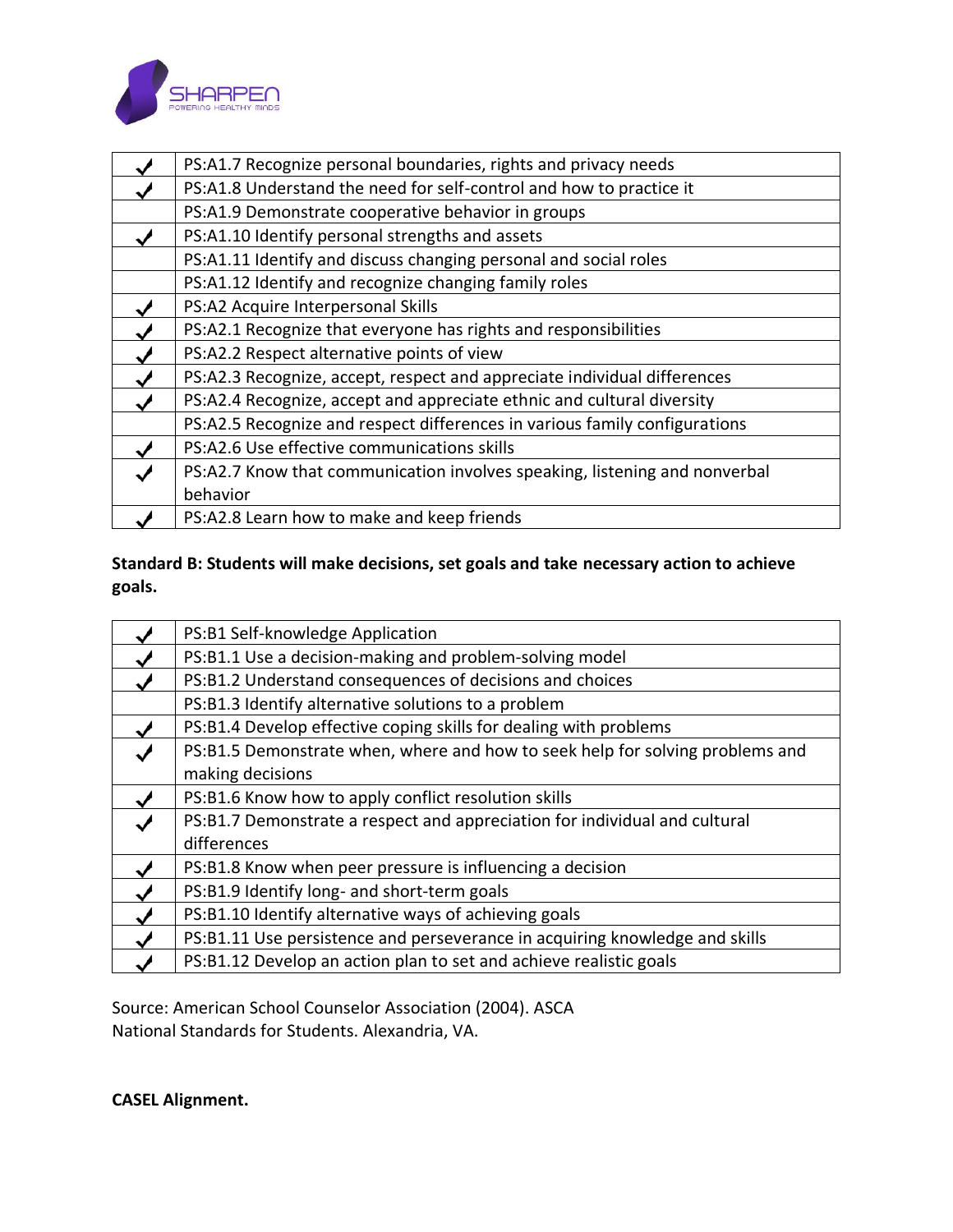

The Collaborative for Academic, Social, and Emotional Learning (CASEL) defined SEL two decades ago and leads the research in best practices.





Learn more: www.casel.org/what-is-SEL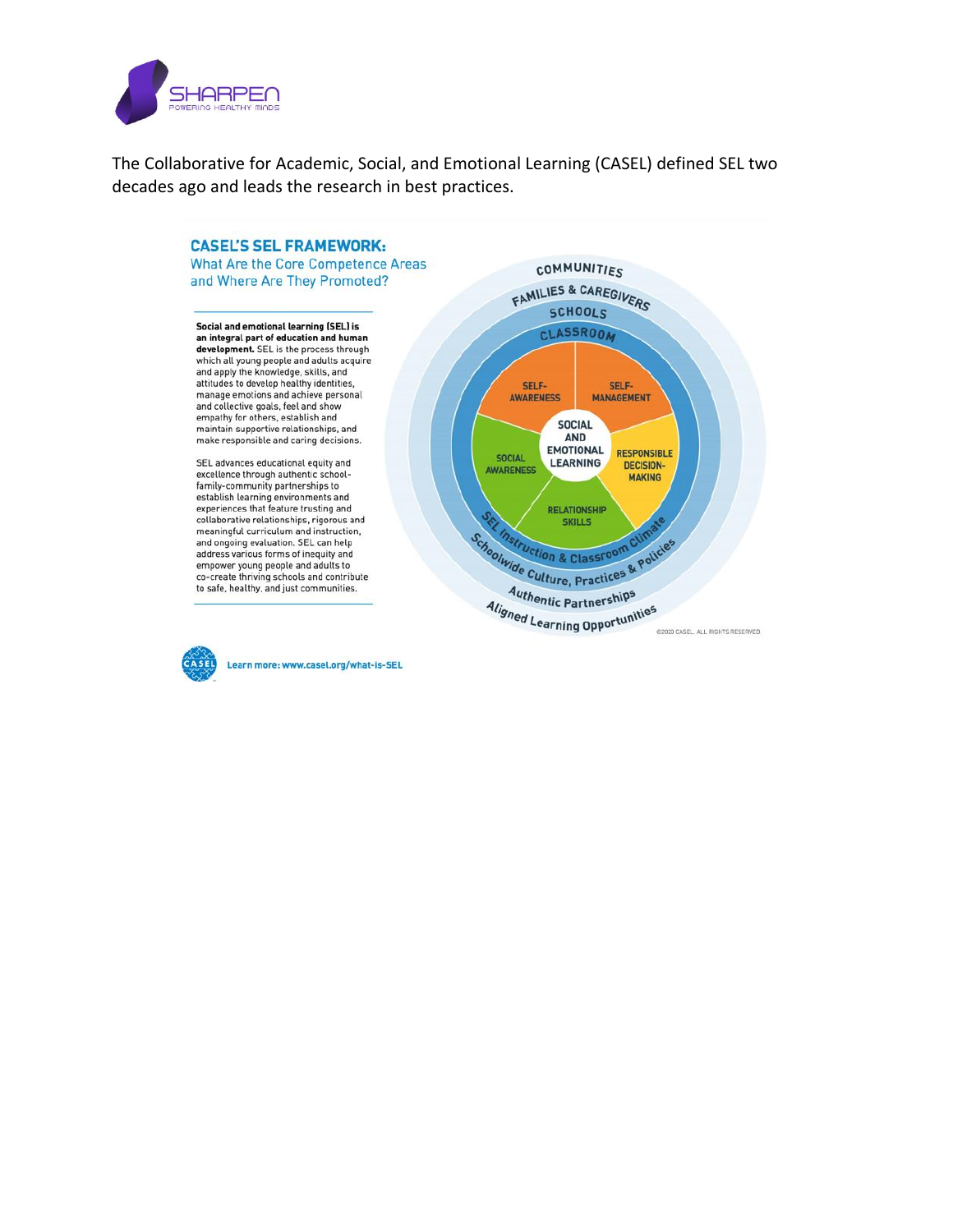

The Sharpen system aligns with CASEL framework across all five SEL categories and includes programming for all circles of influence including: student, classroom, school, family and community. Sharpen's system can be deployed in the classroom setting or as a peer-resiliency model. The Sharpen system improves the below CASEL competency areas (Bauer et al, 2019; Fadel et al, 2019).

| <b>SEL Competency</b> | <b>Sharpen Category /</b><br><b>Track</b>     | <b>Module Name</b>                                                                                                                      |
|-----------------------|-----------------------------------------------|-----------------------------------------------------------------------------------------------------------------------------------------|
| Self-Awareness        | Cope<br><b>Improving Coping Skills</b>        | Life Skills 101<br>Why Feelings Are Important<br>۰                                                                                      |
|                       | Nourish<br><b>Mindful Eating</b>              | <b>Mindful Eating Through Senses</b><br>٠<br><b>Hunger Cues</b><br>٠<br><b>Fullness</b><br>٠<br>Permission<br>٠<br>Nourishment<br>٠     |
|                       | <b>Nourish</b><br><b>Building Body Esteem</b> | <b>Ending Shame About Weight</b><br>٠<br><b>Ending Fat Talk</b><br>٠<br>Our Bodies Are Our Partner<br>٠<br><b>Body Empowerment</b><br>٠ |
|                       | Heal<br>Resilience                            | Sharpen Logic Model<br>٠                                                                                                                |
|                       | Heal<br>Grit                                  | You Got This<br>٠<br><b>Keep On Pushin</b><br>٠                                                                                         |
|                       |                                               |                                                                                                                                         |
| Self-Management       | <b>Thrive</b><br><b>5 Minute Mindfulness</b>  | <b>ABCs of Mindfulness</b><br>٠<br><b>Delaying Gratification</b><br>٠<br><b>Understanding Mindfulness</b><br>٠                          |
|                       | Heal<br>Grit                                  | You Got This<br>٠<br>Keep on Pushin<br>٠<br>The Bus                                                                                     |
|                       | <b>Thrive</b><br><b>Stress Management</b>     | <b>Stress Management 101</b><br>٠<br><b>Stress and the Nervous System</b><br>٠<br><b>Managing Stress</b><br>٠                           |
|                       | Cope<br><b>Financial Health</b>               | <b>Budgeting 101</b><br><b>Credit Health</b><br>٠                                                                                       |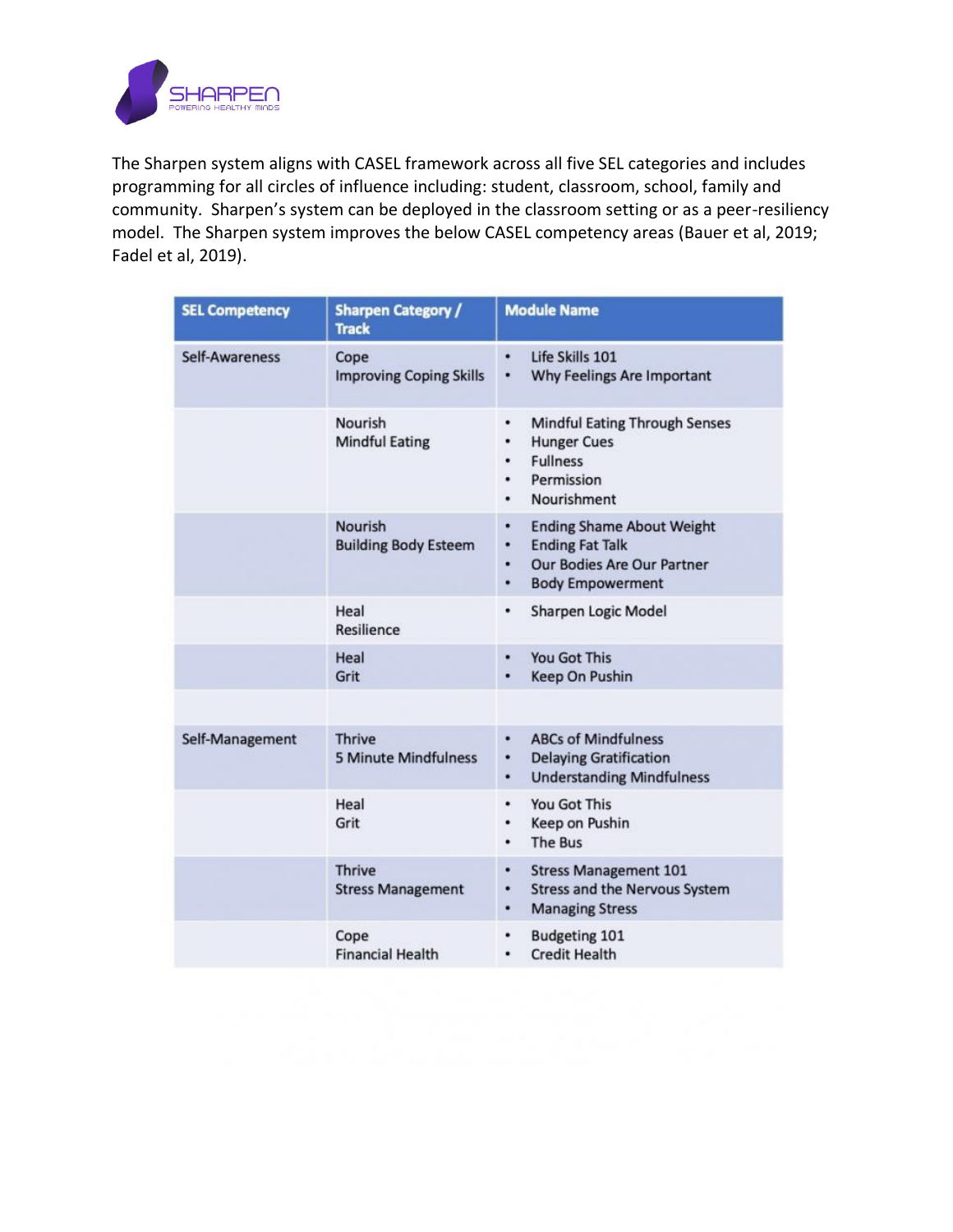

| <b>SEL Competency</b>                 | <b>Sharpen Category / Track</b>                                | <b>Module Name</b>                                                                                                                                                                   |
|---------------------------------------|----------------------------------------------------------------|--------------------------------------------------------------------------------------------------------------------------------------------------------------------------------------|
| <b>Social Awareness</b>               | <b>Thrive</b><br><b>Practice Mindfulness</b><br>(I am Mindful) | ٠<br><b>Stevens Sources of Strength</b><br>Get in the Cut<br>۰<br><b>DJ Moore Circumstances</b><br>٠<br>What's Holding You Back?<br>۰                                                |
|                                       | Heal<br>Grit                                                   | ٠<br>Keep on Pushin'                                                                                                                                                                 |
|                                       | Heal<br><b>Substance Use Disorders</b>                         | <b>Candace's Story</b><br>٠                                                                                                                                                          |
|                                       | Heal<br><b>PTSD</b>                                            | ٠<br><b>Veterans and PTSD</b>                                                                                                                                                        |
|                                       | Cope<br><b>Community Connections</b>                           | One on One<br>٠                                                                                                                                                                      |
|                                       | Nourish<br><b>Building Body Esteem</b>                         | <b>Ending Shame About Weight</b><br>٠                                                                                                                                                |
|                                       | Nourish<br>Nourishing Through the<br>Arts                      | <b>Normal the Musical</b><br>٠<br>۰<br><b>We Have Apples</b><br>Maiya Project<br>٠                                                                                                   |
| <b>Relationship Skills</b>            | Cope<br><b>Improving Coping Skills</b>                         | Communication 101<br>٠<br><b>Communicating Through Conflict</b><br>٠<br><b>Tips for Being Assertive</b><br>٠                                                                         |
|                                       | Nourish<br><b>Healthy Relationships</b>                        | ٠<br><b>Building Blocks for a Healthy</b><br>Relationship<br><b>Communicating Through Conflict</b><br>٠<br><b>Tips for Being Assertive</b><br>۰<br><b>Vision Board Activity</b><br>٠ |
|                                       | Heal<br><b>Domestic Violence</b>                               | Warning Signs for IPV<br>٠                                                                                                                                                           |
| Responsible<br><b>Decision-Making</b> | Cope<br><b>Job Skills</b>                                      | <b>Interviewing Tips</b><br>٠<br><b>Failing Fast</b><br>٠                                                                                                                            |
|                                       | Cope<br><b>Find Your Voice</b>                                 | I'm Not Ashamed<br>۰<br>۰<br>3 Word Story<br>Speak Out<br>٠<br><b>What is Beautiful</b><br>٠<br><b>Real Convo</b><br>٠                                                               |

In addition to the ASCA and CASEL alignment, the Sharpen system follows these best practices through evidence-based programming and frameworks: